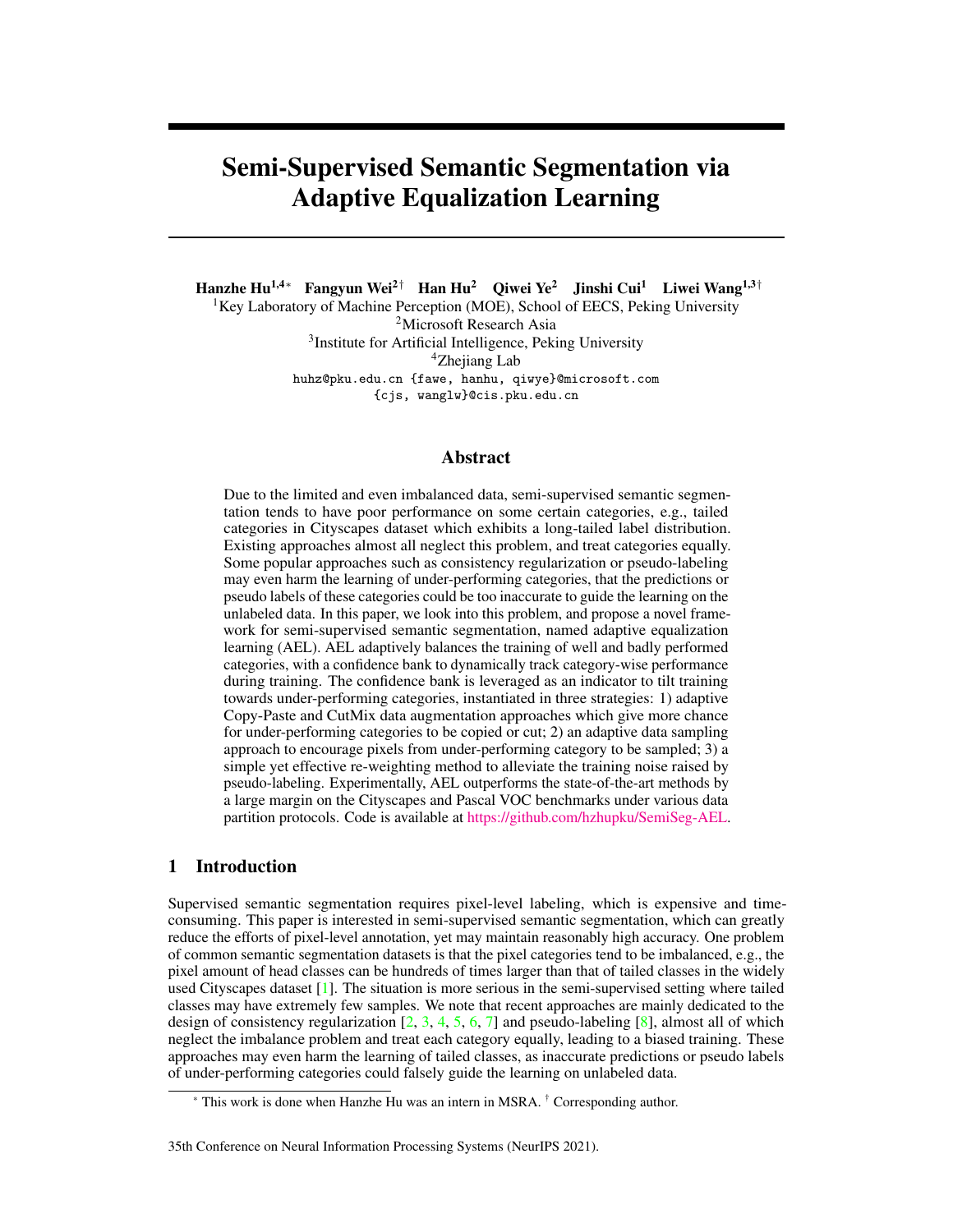<span id="page-1-0"></span>

Figure 1: We count the the training samples of each category on Cityscapes train set under 1/16 and 1/32 data partition protocols, and compare the proposed AEL with a strong semi-supervised learning baseline described in Section [3.2](#page-3-0) which treats each category equally. Our method strives to tilt training towards tailed categories which usually tend to be under-performing.

This paper aims to alleviate this biased training problem. We propose a novel Adaptive Equalization Learning (AEL) framework, which adaptively balance the training of different categories as shown in Figure [1.](#page-1-0) Our design follows two main principles: 1) increasing the proportion of training samples from the under-performing categories; 2) tilting training towards under-performing categories. Concretely, we maintain a confidence bank to dynamically record the category-wise performance at each training step, which indicates the current performance of each category. Following principle 1), we propose two data augmentation approaches named adaptive Copy-Paste and adaptive CutMix, which give more chance for under-performing categories to be copied or cut. Following principle 2), we present an adaptive equalization sampling strategy to encourage pixels from under-performing categories to be sufficiently trained. In addition, we also introduce a simple yet effective re-weighting strategy which takes the model predictions into account to alleviate the issue that semi-supervised learning usually suffers from the training noise.

Experimentally, by using the DeepLabv3+ with ResNet-101 backbone, the proposed AEL outperforms state-of-the-art methods by a large margin on the Cityscapes and PASCAL VOC 2012 benchmarks under various data partition protocols. Specifically, it achieves 74.28%, 75.83% and 77.90% on Cityscapes dataset under 1/32, 1/16 and 1/8 protocols, which is +16.39%, +12.87% and +8.09% better than the supervised baseline. When evaluated on PASCAL VOC 2012 benchmark, it achieves 76.97%, 77.20% and 77.57% under 1/32, 1/16 and 1/8 protocols, which is +6.83%, +6.60% and +4.45% better than the supervised baseline. Moreover, the proposed approach also proves to improve the segmentation model trained on the full Cityscapes train set by +1.03% by leveraging 5*,* 000 images from the Cityscapes coarse set as unlabeled data, achieving 81.95%.

# 2 Related Work

Semi-Supervised Learning. Recent years have witnessed a significant progress in the SSL field. Most of them can be categorized into consistency regularization, entropy minimization [\[9\]](#page-10-8) and pseudo-labeling. Consistency regularization [\[10,](#page-10-9) [11,](#page-10-10) [12\]](#page-10-11) enforces consistency in predictions between different views of unlabeled data. Pseudo-labeling [\[13,](#page-10-12) [14\]](#page-10-13) trains the model on the unlabeled data with pseudo labels generated from the model's own predictions. Furthermore, [\[10,](#page-10-9) [15,](#page-11-0) [16,](#page-11-1) [17,](#page-11-2) [18\]](#page-11-3) use a low softmax temperature to sharpen the predictions of unlabeled set. Our method refers to Mean Teacher [\[11\]](#page-10-10) and FixMatch [\[14\]](#page-10-13) when designing our basic framework.

Semi-Supervised Semantic Segmentation. Existing semi-supervised semantic segmentation methods mainly focus on the design of consistency regularization and pseudo-labeling. Cutmix-Seg [\[2\]](#page-10-1) applies CutMix augmentation on the unlabeled data. CCT [\[4\]](#page-10-3) introduces a feature-level perturbation and enforces consistency among the predictions of different decoders. GCT [\[19\]](#page-11-4) performs network perturbation by using two differently initialized segmentation models and encourages consistency between the predictions from the two models. PseudoSeg [\[8\]](#page-10-7) focuses on improving the quality of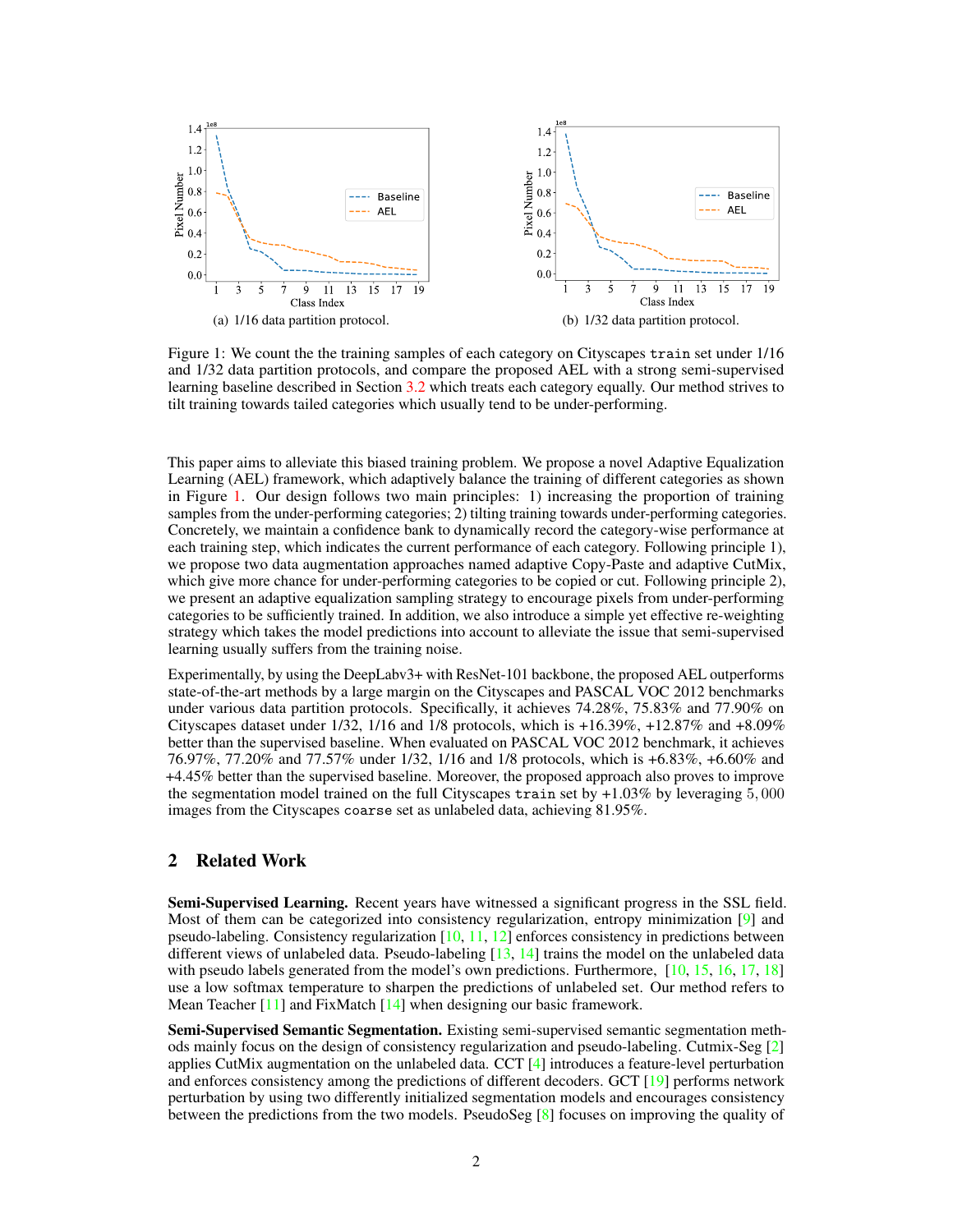<span id="page-2-1"></span>

Figure 2: Overview of AEL. We adopt the teacher-student architecture as our basic framework. The teacher model is updated by the exponential moving average (EMA) of the student model. Confidence bank is uesd to dynamically record the category-wise performance during training. Adaptive CutMix and adaptive Copy-Paste are applied on the unlabeled and labeled data respectively to provide sufficient training samples from the under-performing categories. Adaptive equalization sampling (AES) encourages the training to involve more samples from the under-performing categories to make the training unbiased. Dynamic re-weighting strategy aims to alleviate the noise of pseudo-labeling.

pseudo labels. Though achieving satisfactory improvements over the supervised baseline, none of the aforementioned methods explore the biased learning issue in semi-supervised semantic segmentation.

Class Imbalance in Semi-Supervised Learning. Although SSL has been extensively studied, class imbalance problem in SSL is relatively under-explored, especially for semantic segmentation. Yang *et al.* [\[20\]](#page-11-5) demonstrate that leveraging unlabeled data can alleviate imbalance issue. Hyun *et al.* [\[21\]](#page-11-6) propose a suppressed consistency loss for class-imbalanced image classification problems. CReST [\[22\]](#page-11-7) introduces a self-training framework for imbalanced SSL. Our method, though not explicitly targeting at the class imbalance problem, focuses on improving the performance of underperforming categories which are mostly tailed classes. Moreover, we refer to the ideas of resampling [\[23,](#page-11-8) [24\]](#page-11-9) and re-weighting [\[25,](#page-11-10) [26\]](#page-11-11), which are designed for class imbalance problem.

# 3 Method

Given a labeled set  $\mathcal{D}^l = \{(\mathbf{x}_i^l, \mathbf{y}_i^l)\}\$  and an unlabeled set  $\mathcal{D}^u = \{\mathbf{x}_i^u\}$ , the objective of semisupervised semantic segmentation is to learn a segmentation model by efficiently leveraging both labeled and unlabeled data. In this section, we first present an overview of the proposed AEL in Section [3.1.](#page-2-0) Then we describe our basic framework for semi-supervised semantic segmentation in Section [3.2.](#page-3-0) Finally, the details of AEL are introduced in Section [3.3.](#page-3-1)

## <span id="page-2-0"></span>3.1 Overview

Figure [2](#page-2-1) displays an overview of AEL, which is a data-efficient framework for semi-supervised semantic segmentation. It is composed of two parts: 1) a basic framework which contains a teacher model for pseudo-labeling and a student model for online learning; 2) dedicated modules which encourages the under-performing categories to be sufficiently trained by effectively leveraging both labeled and unlabeled data. We use the proposed confidence bank to dynamically record the categorywise performance during training, and thus we can easily identify which categories are not sufficiently trained. For those unsatisfactory categories, we present two data augmentation methods to increase their frequency of occurrence in a training batch, namely adaptive CutMix which is applied on the unlabeled data, and adaptive Copy-Paste which is applied on the labeled data. To make the model towards the unbiased learning, we propose the adaptive equalization sampling and dynamic re-weighting strategies to involve enough samples from the under-performing categories into the training, and alleviate the noise raised by pseudo-labeling simultaneously.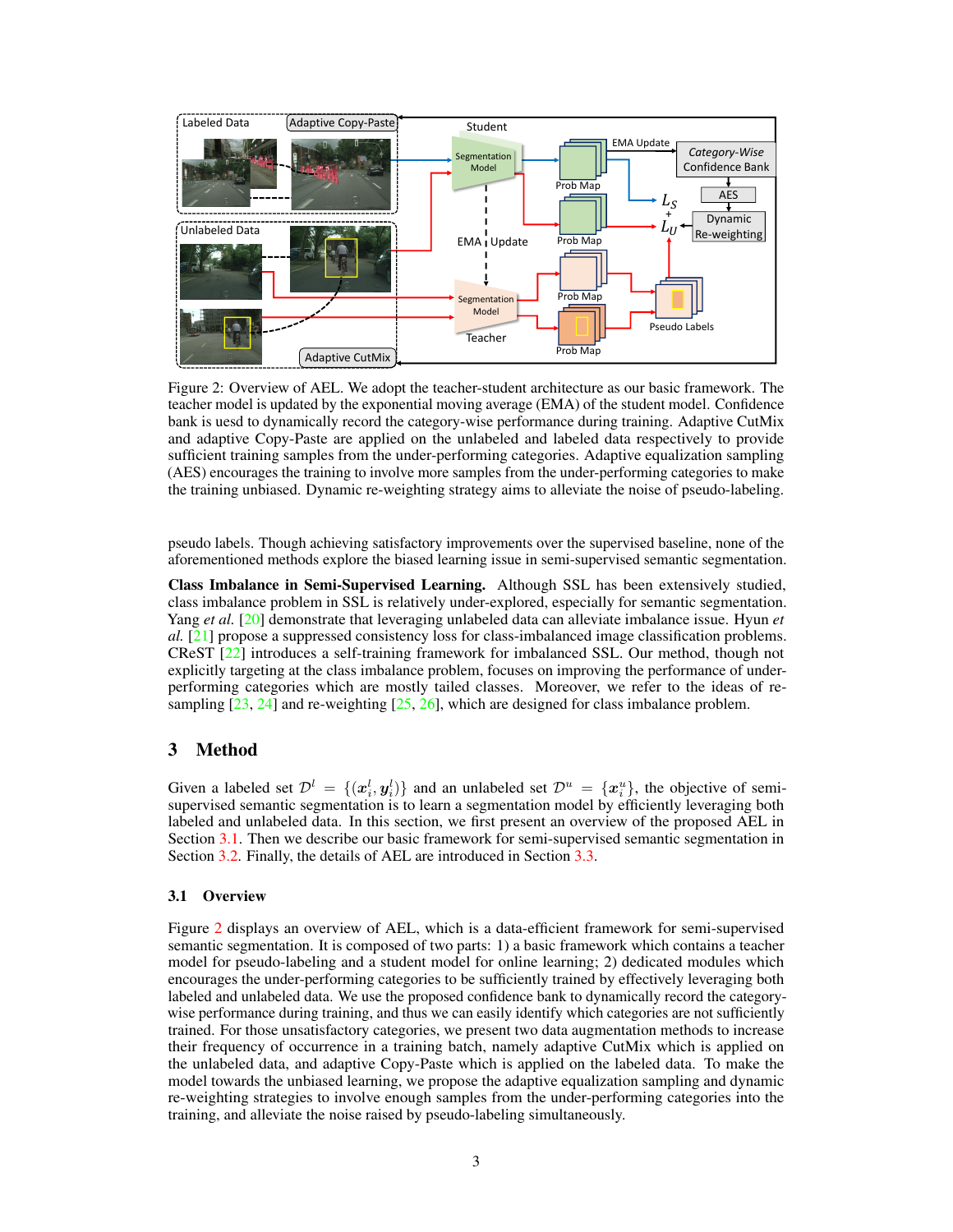## <span id="page-3-0"></span>3.2 Basic Framework

We first set up a basic framework for semi-supervised semantic segmentation. The framework consists of a student model and a teacher model. The teacher model has the same architecture as the student model, but uses a different set of weights which are updated by exponential moving average (EMA) of the student model [\[11\]](#page-10-10). Following FixMatch [\[14\]](#page-10-13), we use the teacher model to generate a set of pseudo labels  $\hat{y} = \{\hat{y}_i\}$  on the weakly augmented unlabeled data  $\mathcal{D}^u$ . Subsequently, the student model is trained on both labeled data  $\mathcal{D}^l$  (of weak augmentation) with the ground-truth and unlabeled data  $\mathcal{D}^u$  (of strong augmentation) with the generated pseudo labels  $\mathcal{Y}$ . We use standard random resize and random horizontal flip as the weak augmentation. Strong augmentation includes CutMix [\[27\]](#page-11-12) and all data augmentation strategies used in the weak augmentation.

The overall loss consists of the supervised loss  $\mathcal{L}_s$  and the unsupervised loss  $\mathcal{L}_u$ :

<span id="page-3-2"></span>
$$
\mathcal{L}_s = \frac{1}{N_l} \sum_{i=1}^{N_l} \frac{1}{WH} \sum_{j=1}^{WH} \ell_{ce}(\mathbf{y}_{ij}, \mathbf{p}_{ij}),
$$
(1)

$$
\mathcal{L}_u = \frac{1}{N_u} \sum_{i=1}^{N_u} \frac{1}{WH} \sum_{j=1}^{WH} \ell_{ce}(\hat{\mathbf{y}}_{ij}, \mathbf{p}_{ij}),
$$
(2)

where  $p_{ij}$  is the prediction of the *j*-th pixel in the *i*-th labeled (or unlabeled) image,  $N_l$  and  $N_u$ denote the number of labeled images and unlabeled images in a training batch, *W* and *H* represent the width and height of the input image, and  $\ell_{ce}$  denotes the standard pixel-wise cross-entropy loss. We define the overall loss function as:

<span id="page-3-4"></span>
$$
\mathcal{L} = \mathcal{L}_s + \alpha \mathcal{L}_u,\tag{3}
$$

where  $\alpha$  controls the contribution of the unsupervised loss.

## <span id="page-3-1"></span>3.3 Adaptive Equalization Learning

The baseline framework, though achieving competitive results compared with previous related works, neglects the key issues in semi-supervised semantic segmentation. Due to the limited labeled data, semi-supervised learning tends to have poor performance on some certain categories, e.g., tailed categories in Cityscapes dataset which exhibits a long-tailed label distribution. Insufficient training on these categories introduces more noise of pseudo labels which can disrupt the learning process. The proposed AEL framework aims to alleviate the degradation of under-performing categories during the semi-supervised training. Concretely, we maintain a confidence bank to record the performance of each category during training. The confidence bank enables us to identify the under-performing categories. To improve the performance of these categories and further make the training unbiased, we propose a series of technologies to efficiently leverage both labeled and unlabeled data, namely adaptive CutMix, adaptive Copy-Paste, adaptive equalization sampling and dynamic re-weighting.

**Confidence Bank.** To tackle the biased training, previous methods  $[25, 26, 22, 28]$  $[25, 26, 22, 28]$  $[25, 26, 22, 28]$  $[25, 26, 22, 28]$  $[25, 26, 22, 28]$  $[25, 26, 22, 28]$  $[25, 26, 22, 28]$  always rely on the prior knowledge such as the number of training samples of each category to design the ad hoc sampling and weighting strategies. However, the performance of each category is not always strictly proportional to the number of training samples, because some categories tend to have discriminative features and thus fewer samples are required for training. Inspired by the recent progress [\[29\]](#page-12-1) which applies active learning on semantic segmentation, we propose to maintain a confidence bank to record the category-wise performance during training. An indicator is needed to assess the performance of each category.

We consider several indicators, namely *Confidence*, *Margin* and *Entropy*. Formally, we define *Confidence* indicator as:

<span id="page-3-3"></span>
$$
Conf^{c} = \frac{1}{N_{l}} \sum_{i=1}^{N_{l}} \frac{1}{N_{i}^{c}} \sum_{j=1}^{N_{i}^{c}} p_{ij}^{c}, \ c \in \{1, ..., C\}
$$
 (4)

where  $C$  is the category number,  $N_i^c$  denotes the number of pixels belonging to category  $c$  according to its ground-truth  $y_i$ ,  $p_{ij}^c$  denotes the *c*-th channel prediction of the *j*-th pixel in the *i*-th image.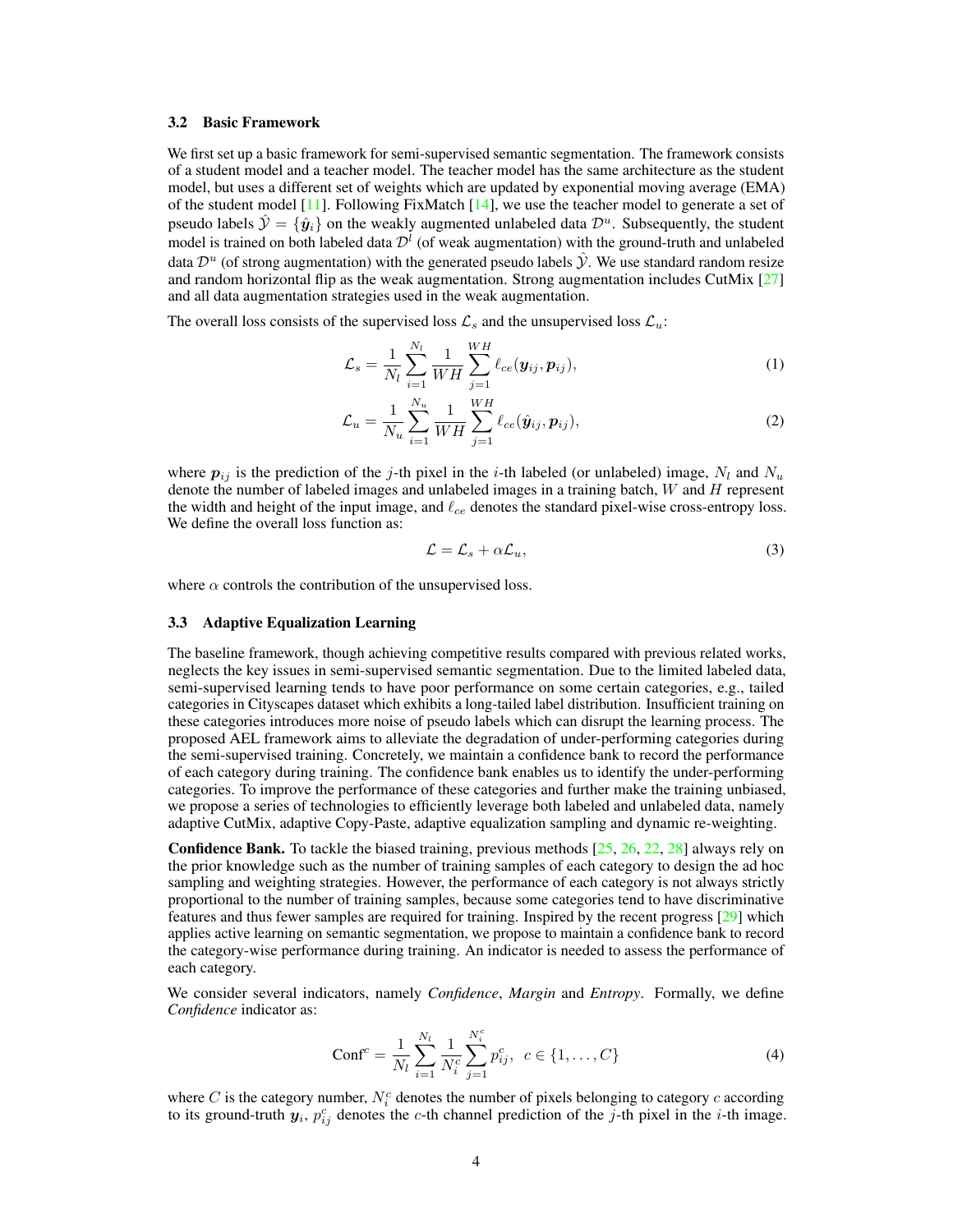Define *Margin* indicator as:

$$
\text{Margin}^c = \frac{1}{N_l} \sum_{i=1}^{N_l} \frac{1}{N_i^c} \sum_{j=1}^{N_i^c} (p_{ij}^c - \max_{c' \in \{1, \dots, C\}} p_{ij}^{c'}), \ c \in \{1, \dots, C\} \tag{5}
$$

where  $\max(2)$  denotes the second largest value operator. At last, we define *Entropy* indicator as:

<span id="page-4-2"></span>
$$
\text{Ent}^c = -\frac{1}{N_l} \sum_{i=1}^{N_l} \frac{1}{N_i^c} \sum_{j=1}^{N_i^c} \sum_{c'=1}^{C} p_{ij}^{c'} \log p_{ij}^{c'}, \ \ c \in \{1, \dots, C\}. \tag{6}
$$

For all of the indicators, we only take into account predictions from labeled data. Experimentally, the confidence indicator serves best in our AEL and thus we adopt it by default (see Section [4.3](#page-7-0) for the comparison). We use EMA to update the category-wise confidence at each training step:

$$
\text{Conf}_{k}^{c} \leftarrow \tau \text{Conf}_{k-1}^{c} + (1-\tau)\text{Conf}_{k}^{c}, \ c \in \{1, \ldots, C\},\tag{7}
$$

where *k* denotes the *k*-th iteration,  $\tau \in [0, 1)$  is the momentum coefficient which is set to 0.999 experimentally. Through the confidence bank, we can easily identify the under-performing categories for the current model.

Adaptive CutMix. Here we introduce the proposed adaptive CutMix (see Figure [2](#page-2-1) for illustration) which is applied on the unlabeled data. It aims to increase the frequency of occurrence of the under-performing samples from the unlabeled data. We first formulate the original CutMix  $[27]$  as:

<span id="page-4-3"></span><span id="page-4-0"></span>
$$
\hat{I} = \text{CutMix}(\text{Crop}(I_1), I_2),\tag{8}
$$

where  $I_1$  and  $I_2$  denote randomly selected unlabeled images,  $\hat{I}$  is the augmented image, and Crop( $\cdot$ ) represents the random crop operation.

Different from the original CutMix where unlabeled images are randmoly selected, the proposed adaptive CutMix gives under-performing categories a higher sampling probability. Specifically, we first convert the category-wise confidence stored in the confidence bank to the normalized sampling probability  $r \in \mathbb{R}^C$ , which can be formulated as:

<span id="page-4-1"></span>
$$
r = \text{Softmax}(1 - \text{Conf}).\tag{9}
$$

According to the sampling probability, we randomly select an unlabeled image containing the sampled category as  $I_1$ , and another unlabeled image from the training batch is randomly selected as  $I_2$ . The Crop(*·*) operation is performed on the region containing the chosen category. After that, we can generate the augmented image by Eq [8.](#page-4-0) Since the adaptive CutMix is performed on the unlabeled data without any annotations, we use predictions as approximate ground-truth, which works well in practice.

**Adaptive Copy-Paste.** Copy-Paste  $\lceil 30 \rceil$  is an effective data augmentation strategy for instance segmentation. It yields significant gains on the challenging LVIS benchmark [\[31\]](#page-12-3), especially for rare object categories. The key idea behind the Copy-Paste augmentation is to paste objects from the source image to the target image. Inspired by this, we further propose the adaptive Copy-Paste (see Figure [2](#page-2-1) for illustration) for semi-supervised semantic segmentation. Different from adaptive CutMix, adaptive Copy-Paste augmentation strives for efficiently leveraging the labeled data. Similarly, we involve confidence bank to assess category-wise performance and use Eq [9](#page-4-1) to compute sampling probability. The under-performing categories have higher probability to be selected for Copy-Paste. Experimentally, the proposed adaptive Copy-Paste augmentation yields slightly better performance in the category level than the instance level. Thus we copy all pixels belonging to the sampled category in the source image and paste them on the target image. Following  $[30]$ , the augmented image is composed of two randomly selected images from the labeled data and a large scale jittering is applied.

Adaptive Equalization Sampling. As described in Section [1,](#page-0-0) due to the limited and unbalanced labeled data, the training tends to be biased. To alleviate the training bias, we propose a novel adaptive equalization sampling strategy which focuses training on a sparse set of under-performing samples and prevents the vast number of well-trained samples from overwhelming the model during training. Concretely, we define the sampling rate  $s^c$  for category  $c$  as:

$$
s^{c} = \left[\frac{1 - \text{Conf}^{c}}{\max_{c \in \{1, ..., C\}} (1 - \text{Conf}^{c})}\right]^{\beta}, \ c \in \{1, ..., C\},\tag{10}
$$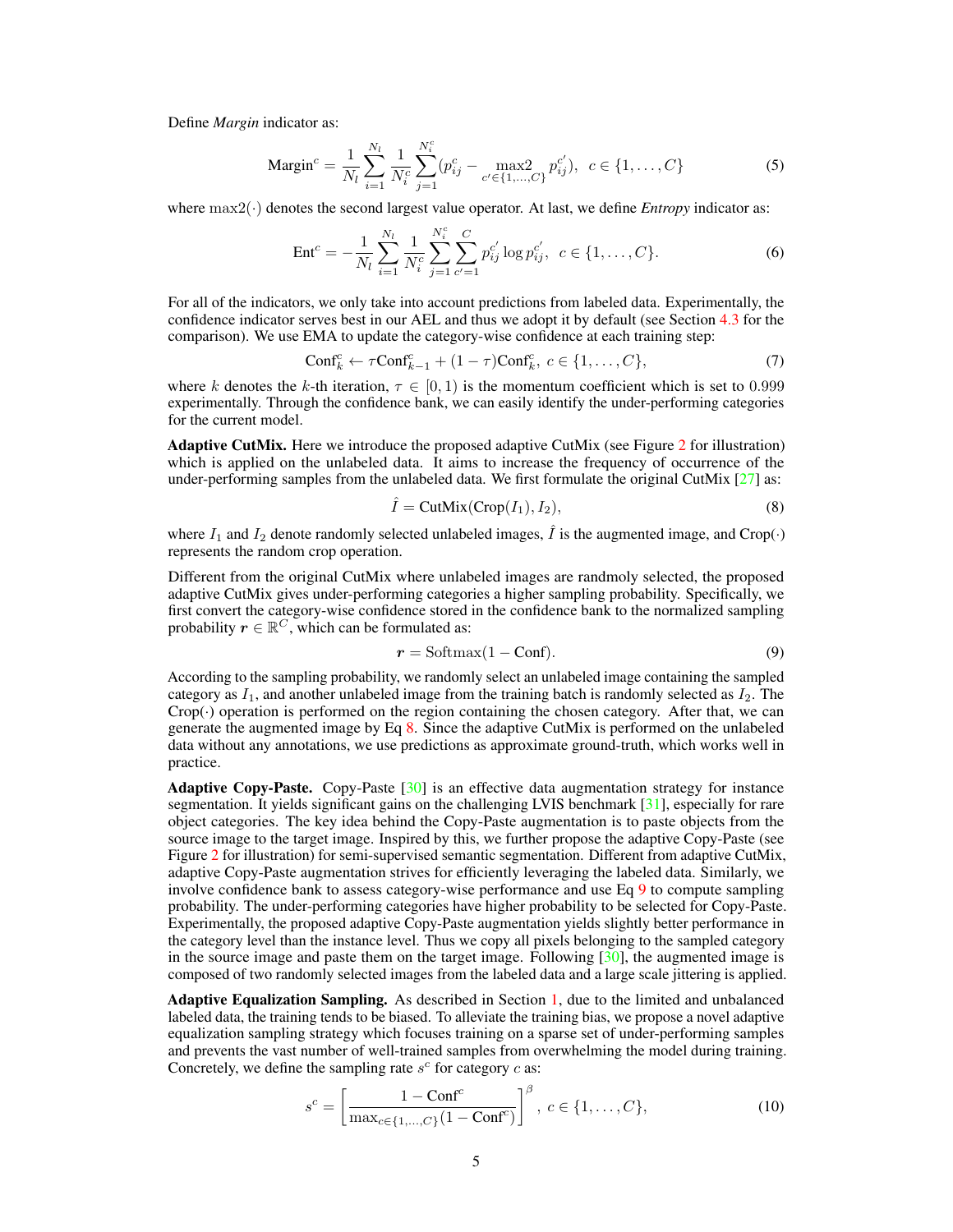where  $\beta$  denotes a tunable parameter. Instead of using all pixels to compute the unsupervised loss, for category *c* with the sampling rate *s<sup>c</sup>*, we randomly sample a subset of pixels according to their predictions. Then the unsupervised loss in Eq [2](#page-3-2) can be reformulated as:

<span id="page-5-0"></span>
$$
\mathcal{L}_u = \frac{1}{N_u} \sum_{i=1}^{N_u} \frac{1}{\sum_{j=1}^{WH} \mathbb{1}_{ij}} \sum_{j=1}^{WH} \ell_{ce}(\hat{\mathbf{y}}_{ij}, \mathbf{p}_{ij}) \mathbb{1}_{ij},
$$
(11)

where  $\mathbb{1}_{ij} = 1$  indicates that the *j*-th pixel in the *i*-th image is sampled according to the sampling rate, otherwise  $\mathbb{I}_{ij}$  is set to 0, the other terms are the same as in Eq [2.](#page-3-2)

Dynamic Re-Weighting. The performance of the model depends on the quality of pseudo labels. Existing methods [\[2,](#page-10-1) [4,](#page-10-3) [19\]](#page-11-4) usually adopt a higher threshold on classification score to filter out most of the pixels with low-confidence. Though this strategy could alleviate the noise raised by pseudolabeling, the strict criteria leads to lower recall for the pixels from under-performing categories, which hinders the training. Another option is to discard the threshold and involve all pixels into the training. However, much more noise is introduced simultaneously. To alleviate this issue, we propose a dynamic re-weighting strategy which adds a modulating factor to the unsupervised loss in the way of semi-supervised learning. On the basis of Eq  $11$ , we formulate our final unsupervised loss as:

$$
\mathcal{L}_u = \frac{1}{N_u} \sum_{i=1}^{N_u} \frac{1}{\sum_{j=1}^{WH} w_{ij}} \sum_{j=1}^{WH} w_{ij} \ell_{ce}(\hat{\mathbf{y}}_{ij}, \mathbf{p}_{ij}),
$$
(12)

<span id="page-5-1"></span>
$$
w_{ij} = \max_{c \in \{1, ..., C\}} (p_{ij}^c)^\gamma \mathbb{1}_{ij},\tag{13}
$$

where  $\gamma$  is the tunable parameter. Different from the Focal Loss [\[32\]](#page-12-4) where the modulating factor is used for reducing the loss contribution from easy samples, our formulation aims to allocate more contributions for the convincing samples. The combination of adaptive equalization sampling and dynamic re-weighting not only involves more samples from the under-performing categories into the training, but also alleviate the noise raised by pseudo-labeling.

# 4 Experiments

#### 4.1 Setup

Datasets. Cityscapes [\[1\]](#page-10-0) dataset is designed for urban scene understanding. It contains 30 classes and only 19 classes of them are used for scene parsing evaluation. The dataset contains 5*,* 000 finely annotated images and 20*,* 000 coarsely annotated images. The finely annotated 5*,* 000 images are split into 2*,* 975, 500 and 1*,* 525 images for training, validation and testing respectively.

PASCAL VOC 2012 [\[33\]](#page-12-5) dataset is a standard object-centric semantic segmentation dataset. It contains 20 foreground object classes and a background class. The strand training, validation and testing sets consist of 1*,* 464, 1*,* 449 and 1*,* 556 images, respectively. Following common practice, we use the augmented set [\[34\]](#page-12-6) which contains 10*,* 582 images as the training set.

ADE20K dataset  $\lceil 35 \rceil$  is a large scale scene parsing benchmark which contains dense labels of 150 stuff/object categories. The dataset includes 20K/2K/3K images for training, validation and testing.

For both Cityscapes and PASCAL VOC 2012 datasets, 1/2, 1/4, 1/8, 1/16 and 1/32 training images are randomly sampled as the labeled training data, and the remaining images are used as the unlabeled data. For each protocol, AEL provides 5 different data folds and the final performance is the average of 5 folds. In addition, we also evaluate our method on the setting where the full Cityscapes train set is used as the labeled data and 1*,* 000, 3*,* 000 and 5*,* 000 images and randomly selected from the Cityscapes coarse set as the unlabeled data.

Evaluation. We use single scale testing and adopt mean of Intersection over Union (mIoU) as the metric to evaluate the performance. We report the results on the Cityscapes val set and PASCAL VOC 2012 val set in comparisons with state-of-the-art methods. All ablation studies are conducted on the Cityscapes val set under 1/16 and 1/32 partition protocols.

**Implementation Details.** We use ResNet-101 pretrained on ImageNet [\[36\]](#page-12-8) as our backbone, remove the last two down-sampling operations and employ dilated convolutions in the subsequent convolution layers, making the output stride equal to 8. We use DeepLabv3+ [\[37\]](#page-12-9) as the segmentation head. For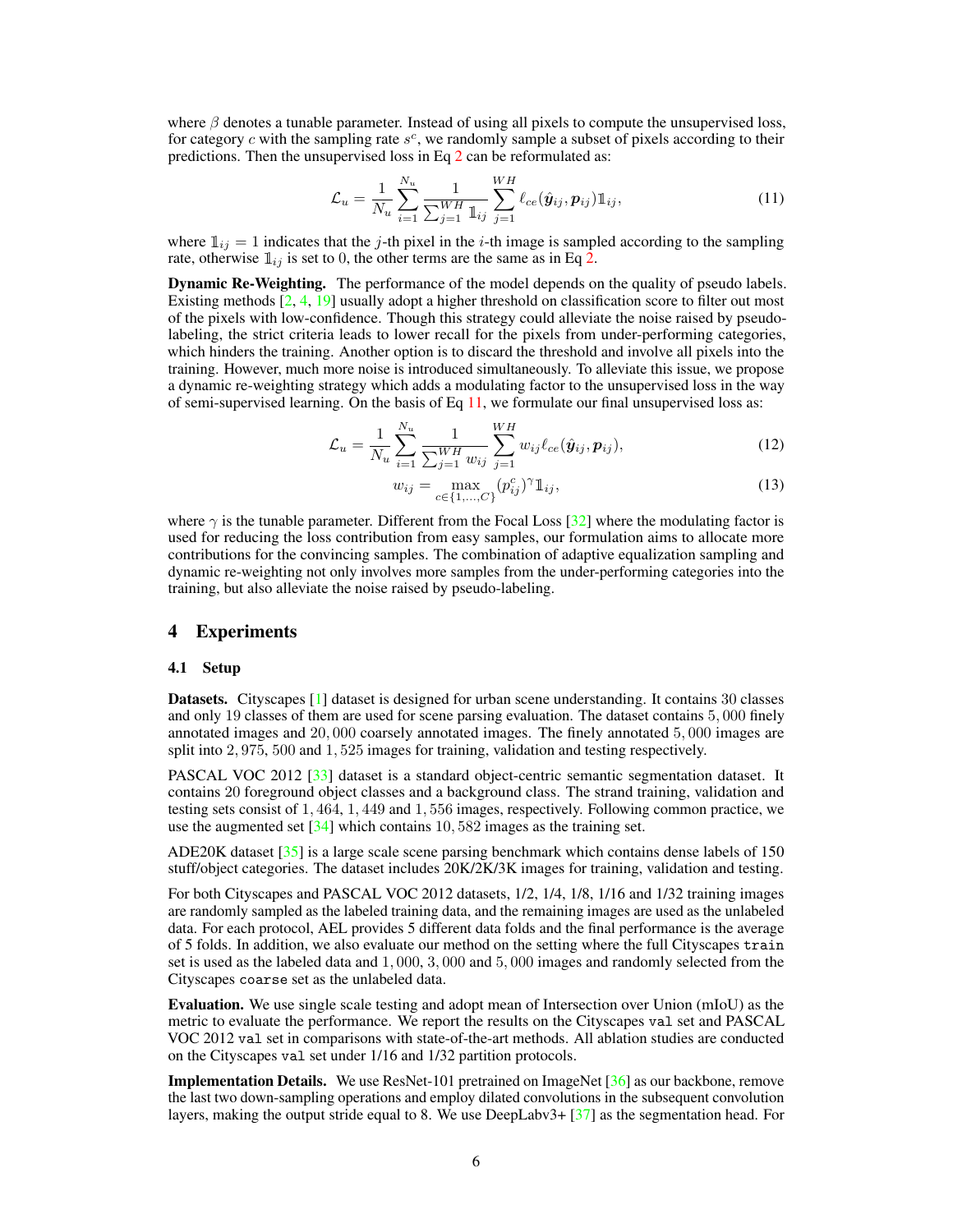| Method           | 1/32(93) | 1/16(186) | 1/8(372) | 1/4(744) | 1/2(1488) |
|------------------|----------|-----------|----------|----------|-----------|
| Supervised       | 57.89    | 62.96     | 69.81    | 74.23    | 77.46     |
| MT[11]           | 64.07    | 68.05     | 73.56    | 76.66    | 78.39     |
| CCT[4]           | 66.35    | 69.32     | 74.12    | 75.99    | 78.10     |
| Cutmix-Seg $[2]$ | 69.11    | 72.13     | 75.83    | 77.24    | 78.95     |
| GCT $[19]$       | 63.21    | 66.75     | 72.66    | 76.11    | 78.34     |
| AEL (Ours)       | 74.28    | 75.83     | 77.90    | 79.01    | 80.28     |

<span id="page-6-0"></span>Table 1: Comparison with state-of-the-art methods on the Cityscapes val set under different partition protocols. All the methods are based on DeepLabv3+ with ResNet-101 backbone.

<span id="page-6-1"></span>Table 2: Comparison with state-of-the-art methods on the PASCAL VOC 2012 val set under different partition protocols. All the methods are based on DeepLabv3+ with ResNet-101 backbone.

| Method         | 1/32(331) | 1/16(662) | 1/8 (1323) | 1/4 (2646) | 1/2(5291) |
|----------------|-----------|-----------|------------|------------|-----------|
| Supervised     | 70.14     | 70.60     | 73.12      | 76.35      | 77.21     |
| MT[11]         | 70.56     | 71.29     | 73.33      | 76.61      | 78.08     |
| CCT[4]         | 71.22     | 71.86     | 73.68      | 76.51      | 77.40     |
| Cutmix-Seg [2] | 73.39     | 73.56     | 73.96      | 77.58      | 78.12     |
| GCT $[19]$     | 70.32     | 70.90     | 73.29      | 76.66      | 77.98     |
| AEL (Ours)     | 76.97     | 77.20     | 77.57      | 78.06      | 80.29     |

Cityscapes dataset, we use stochastic gradient descent (SGD) optimizer with initial learning rate 0.01, weight decay 0.0005 and momentum 0.9. Moreover, we adopt the 'poly' learning rate policy, where the initial learning rate is multiplied by  $(1 - \frac{iter}{max\_iter})^{0.9}$ . We adopt the crop size as  $769 \times 769$ , batch size as 16 and training iterations as 18k. For PASCAL VOC 2012 dataset, we set the initial learning rate as 0.001, weight decay as 0.0001, crop size as  $513 \times 513$ , batch size as 16 and training iterations as 30k. We use random horizontal flip and random resize as the default data augmentation if not specified. All the supervised baselines are trained on the labeled data.

## 4.2 Comparison with State-of-the-Art Methods

We compare our method with recent semi-supervised semantic segmentation methods, including Mean Teacher (MT) [\[11\]](#page-10-10), Cross-Consistency Training (CCT) [\[4\]](#page-10-3), Guided Collaborative Training (GCT) [\[19\]](#page-11-4) and Cutmix-Seg [\[2\]](#page-10-1). For a fair comparison, we re-implement all above methods and adopt the same network architecture (DeepLabv3+ with ResNet-101 backbone).

Results on Cityscapes Dataset. Table [1](#page-6-0) compares AEL with state-of-the-art methods on the Cityscapes val set. Without leveraging any unlabeled data, the performance of the supervised baseline is unsatisfactory under various data partition protocols, especially for the fewer data settings, e.g., 1/32 and 1/16 protocols. Our method consistently promotes the baseline, achieving the improvements of +16.4%, +12.9%, +8.1%, +4.8% and +2.8% under 1/32, 1/16, 1/8, 1/4 and 1/2 partition protocols respectively. Our method also significantly outperforms the existing state-of-the-art methods by a large margin under all data partition protocols. In particular, AEL outperforms the existing best method Cutmix-Seg by +5.2% under extremely few data setting (1/32 protocol), and surpasses Cutmix-Seg by +1.3% under the 1/2 protocol.

Results on PASCAL VOC 2012 Dataset. Table [2](#page-6-1) shows comparison with state-of-the-art methods on the PASCAL VOC 2012 val dataset. AEL achieves consistent performance gains over the supervised baseline, obtaining an improvements of  $+6.8\%$ ,  $+7.0\%$ ,  $+4.1\%$ ,  $+1.7\%$  and  $+3.1\%$  under 1/32, 1/16, 1/8, 1/4 and 1/2 partition protocols respectively. We can see that over all protocols, AEL outperforms the state-of-the-art methods. For example, our method outperforms the previous best method by +3.6% and +2.2% under the 1/32 and 1/2 partition protocols.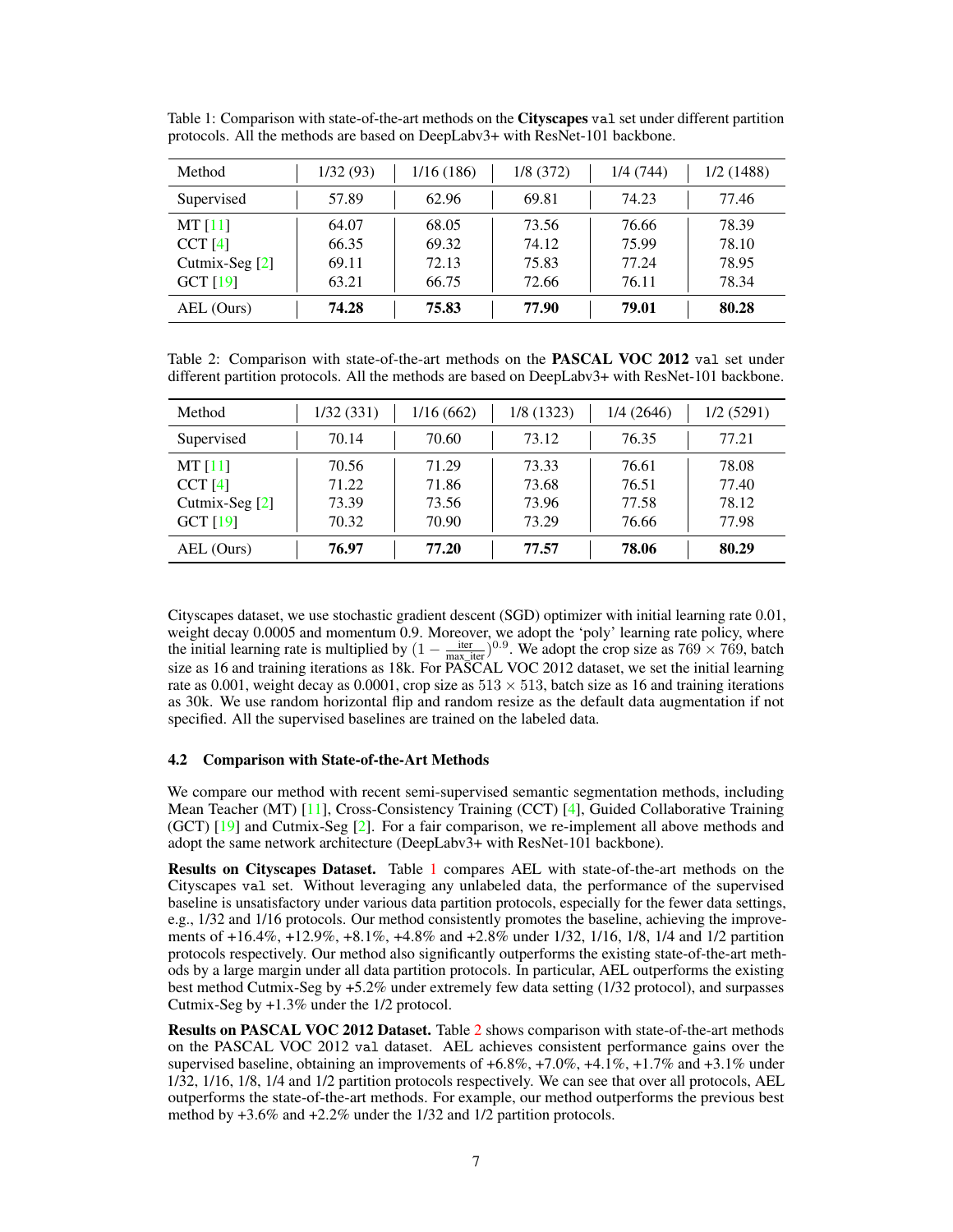| <b>DR</b> | <b>AES</b> | <b>ACM</b> | <b>ACP</b> | 1/32(93) | 1/16(186) |
|-----------|------------|------------|------------|----------|-----------|
|           |            |            |            | 69.11    | 72.13     |
|           |            |            |            | 70.27    | 73.85     |
|           |            |            |            | 71.65    | 74.12     |
|           |            |            |            | 70.49    | 73.89     |
|           |            |            | V          | 69.69    | 72.64     |
|           |            |            |            | 72.51    | 74.39     |
|           |            |            |            | 73.43    | 75.12     |
|           |            |            |            | 74.28    | 75.83     |

<span id="page-7-1"></span>Table 3: Ablation study on the effectiveness of different components: Dynamic Re-weighting (DR), Adaptive Equalization Sampling(AES), Adaptive CutMix (ACM), Adaptive Copy-Paste (ACP).

## <span id="page-7-0"></span>4.3 Ablation Study

To further understand the advantages of AEL, we conduct a series of ablation studies that examine the effectiveness of different components and different hyper-parameters. All experiments are conducted on the validation set of Cityscapes dataset.

The Effectiveness of Different Components. We ablate each component of AEL step by step. Table [3](#page-7-1) reports the studies. We use the basic framework described in Section [3.2](#page-3-0) as our baseline, which achieves 69.11% and 72.13% under 1/32 and 1/16 protocols respectively. We first evaluate the effectiveness of each single component. As shown in the table, Dynamic Re-weighting (DR) improves the baseline by  $+1.1\%$  and  $+1.7\%$  under 1/32 and 1/16 partition protocols. Adaptive Equalization Sampling (AES) alleviates the biased training issue, achieving the improvements of +2.5% and +2.0% over the baseline. Adaptive CutMix (ACM) and Adaptive Copy-Paste (ACP) data augmentation approaches give more chance for under-performing categories to be sampled, and bring the improvements of  $+1.3\%$  /  $+1.7\%$  and  $+0.5\%$  /  $+0.5\%$  respectively. Furthermore, we present the performance gains in a progressive manner. On top of the DR, by leveraging AES strategy on the unsupervised loss, our method obtains improvements of +2.3% and +0.5% under 1/32 and 1/16 protocols. The two proposed data augmentation approaches further boost the performance to 74.28% and 75.83%, demonstrating the effectiveness of our adaptive learning.

Ablation Study on Hyper-Parameters. Table [5](#page-8-0) ablates the tunable parameter  $\gamma$  in dynamic re-weighting (in Eq [13\)](#page-5-1), where  $\gamma = 2$  yields slightly better performance. Dynamic re-weighting is found to be insensitive to  $\gamma$ .

Table [6](#page-8-0) ablates the influence of different indicators, including Confidence (in Eq [4\)](#page-3-3), Margin (in Eq [5\)](#page-4-2), and Entropy (in Eq [6\)](#page-4-3). We use the Confidence as the default indicator to assess the category-wise performance during training due to its best performance.

Adaptive CutMix requires a criteria to identify whether an unlabeled image contains a certain class. We use the ratio between pseudo labels of a certain category and total pixels of the input image as the criteria. Table [7](#page-8-0) ablates different ratios.

Table [8](#page-9-0) studies the number of sampled categories *K* in the Adaptive Copy-Paste. We find that  $K = 3$ achieves the best performance. One potential reason is that a smaller *K* provides less training samples from the under-performing categories while a larger *K* may increase the difficulty for training.

Table [9](#page-9-0) ablates the loss weight  $\alpha$  which is used to balance the supervised loss and unsupervised loss as shown in Eq [3.](#page-3-4) As illustrated in the table,  $\alpha = 1$  achieves the best performance. We use  $\alpha = 1$  in our approach for all the experiments.

## 4.4 Per-class Results

Since the class imbalance problem is severe in the Cityscapes dataset, we provide per-class results under  $1/32$  data partition protocol in Table [4.](#page-8-1) We choose 9 classes with the least training samples in the Cityscapes dataset as tail classes, i.e. wall, traffic light, traffic sign, rider, truck, bus, train, motorcycle and bicycle. As shown in the table, our method not only achieves the best overall mIoU,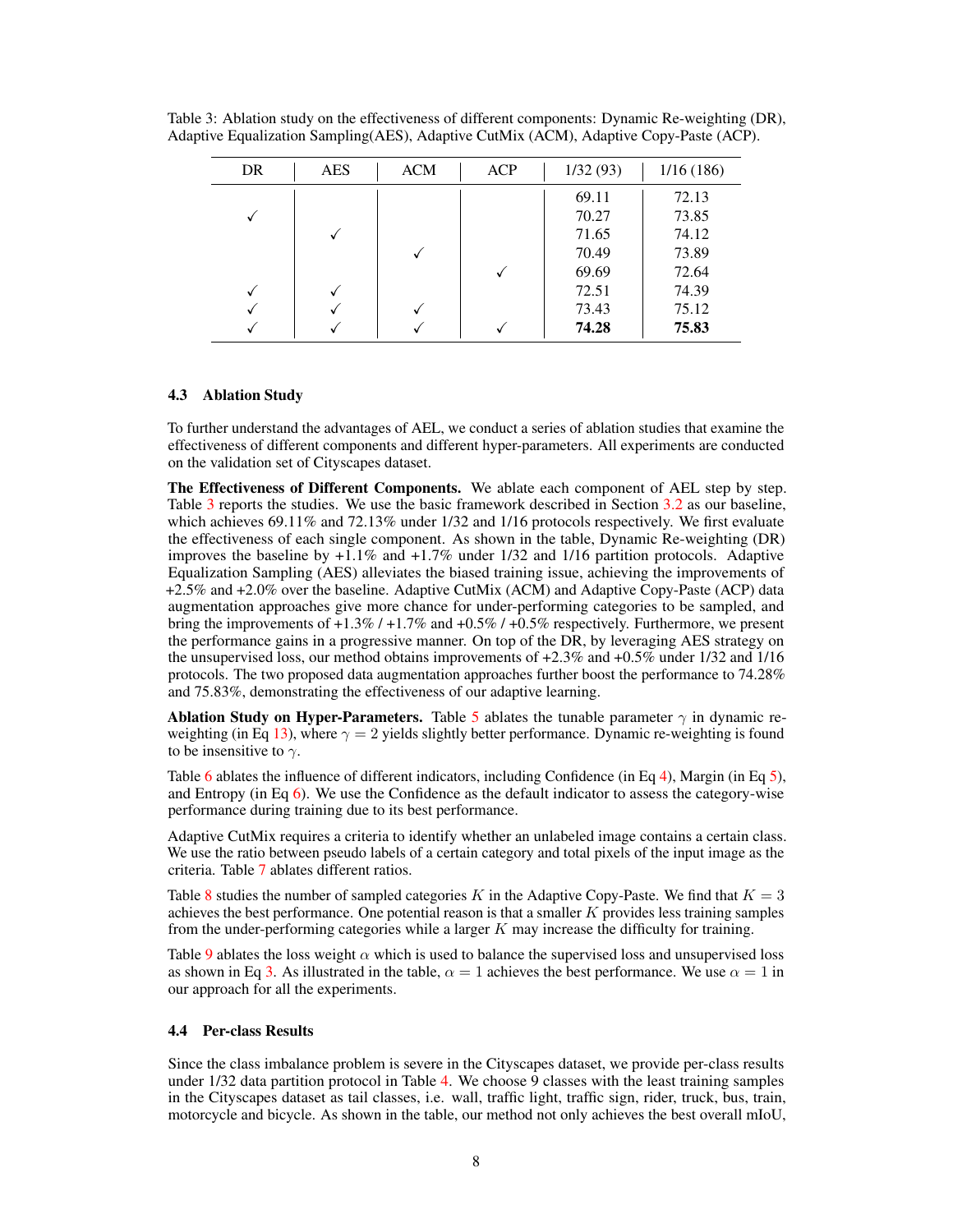<span id="page-8-1"></span>Table 4: Per-class results on Cityscapes val set under 1/32 data partition protocol. All the methods are based on DeepLabv3+ with ResNet-101 backbone.

|                 |              |                                 | <b>Head Classes</b> |          |          |       |      |            |         |                                                                                                 |                                                        |   |                          | <b>Tail Classes</b>               |      |                                                                   |                                         |               |                         |                |           |
|-----------------|--------------|---------------------------------|---------------------|----------|----------|-------|------|------------|---------|-------------------------------------------------------------------------------------------------|--------------------------------------------------------|---|--------------------------|-----------------------------------|------|-------------------------------------------------------------------|-----------------------------------------|---------------|-------------------------|----------------|-----------|
| Methods         | $_{\rm mol}$ | <b>Fig</b><br>mloU <sub>.</sub> | $_{\rm road}$       | sidewalk | building | fence | pole | vegetation | terrain | ΚŊ                                                                                              | person                                                 | Ħ | wall                     | light<br>$\operatorname{traffic}$ | sign | traffic $\begin{array}{c} \text{t} \\ \text{t} \end{array}$ rider | truck                                   | $\frac{3}{2}$ | $\lim_{\epsilon \to 0}$ | motorcycle     | bicycle   |
| Supervised      | 57.9         |                                 |                     |          |          |       |      |            |         | 39.8 94.6 72.5 87.4 42.4 51.6 88.3 49.8 91.1 74.5 89.4 21.7 47.7 59.1                           |                                                        |   |                          |                                   |      | 33.7                                                              | 43.3                                    | 37.2          | 11.4                    |                | 42.1 62.2 |
| <b>GCT</b> [19] | 63.2         | 48.1                            |                     |          |          |       |      |            |         | 96.9 75.8 89.8 40.3 57.5 91.1 53.5 93.1                                                         |                                                        |   | 78.1 91.6 23.6 58.9 70.1 |                                   |      |                                                                   | 43.4 25.8 45.7                          |               |                         | 49.2 45.0 71.4 |           |
| MT[11]          | 64.1         | 50.4                            |                     |          |          |       |      |            |         | 96.7 75.6 89.5 40.0 57.3 91.0 53.2 92.80 77.9 91.3 26.2 61.1 72.3 45.8 28.0 48.1 51.6 47.1 73.8 |                                                        |   |                          |                                   |      |                                                                   |                                         |               |                         |                |           |
| CCT[4]          | 66.4         |                                 |                     |          |          |       |      |            |         | 54.2 95.7 77.2 88.6 46.5 58.5 90.1 55.5 91.5 77.9 91.8 27.9                                     |                                                        |   |                          |                                   |      |                                                                   | 60.5 71.8 48.0 44.5 61.4 50.7 52.0 70.5 |               |                         |                |           |
| Cutmix-Seg [2]  | 69.1         | 58.7                            | 97.2                |          |          |       |      |            |         | 78.6 90.1 48.1 60.1 91.5 57.2 93.0                                                              | 79.6 93.3 32.4 64.8 76.5 52.3 49.4 66.0 54.8 56.7 75.1 |   |                          |                                   |      |                                                                   |                                         |               |                         |                |           |
| AEL (Ours)      | 74.3         | $67.9$   97.1                   |                     | 78.7     |          |       |      |            |         | 90.3 52.3 62.0 91.7 59.2 93.8 81.6 94.0 37.3 67.9 77.6 60.5 65.6 83.8 74.3                      |                                                        |   |                          |                                   |      |                                                                   |                                         |               |                         |                | 66.9 77.0 |

<span id="page-8-0"></span>Table 5: Study on  $\gamma$  of dynamic re-weighting.

| $\gamma$ | 1/32  | 1/16  |
|----------|-------|-------|
| $\Omega$ | 69.11 | 72.13 |
| 0.5      | 69.74 | 73.28 |
|          | 69.35 | 73.67 |
| 2        | 70.27 | 73.85 |
| 3        | 70.26 | 73.40 |

Table 6: Study on different indicators for AES.

| Indicator | 1/32  | 1/16  |
|-----------|-------|-------|
| None      | 70.27 | 73.85 |
| Ent       | 71.38 | 73.21 |
| Conf      | 72.51 | 74.39 |
| Margin    | 70.86 | 73.05 |

Table 7: Study on different ratios in ACM.

| Ratio | 1/32  | 1/16  |
|-------|-------|-------|
| 0.001 | 73.27 | 74.28 |
| 0.003 | 73.29 | 74.36 |
| 0.005 | 73.43 | 75.12 |
| 0.01  | 72.78 | 73.66 |

but also obtains significant improvements on tail classes. In particular, Our method outperforms the existing best method Cutmix-Seg by +5.2% in overall mIoU and +9.2% in mIoU for tail classes under 1/32 partition protocol.

# 4.5 Performance on the Full Labeled Set

We conduct experiments where the full Cityscapes train set is used as the labeled dataset and the Cityscapes coarse set is used as the unlabeled dataset. We do not leverage any annotations from the coarse set though it provides coarsely annotated ground-truth. We randomly sample 1*,*000, 3*,*000 and 5*,*000 images from the coarse set to verify the proposed method. As shown in Table [10,](#page-9-0) the proposed AEL can still improve the supervised baselines by leveraging the unlabeled data though a large amount of labeled data is provided.

## 4.6 Results on ADE20K Dataset

We further provide results on the ADE20K dataset [\[35\]](#page-12-7). Since no previous methods in semi-supervised segmentation conducted experiments on ADE20K dataset, we compare our method with supervised baseline and existing best method Cutmix-Seg on the dataset. As shown in Table [11,](#page-9-1) our method consistently promotes the supervised baseline by 6.36%, 5.70%, 5.67%, 3.18% and 1.45%, and outperforms the Cutmix-Seg by 2.25%, 3.38%, 2.48%, 1.31% and 1.26% under 1/32, 1/16, 1/8, 1/4 and 1/2 partition protocols, respectively.

## 4.7 Qualitative Results

Figure [3](#page-9-2) shows the visualization results of different methods evaluated on the Cityscapes val set. We compare the proposed AEL with ground-truth, supervised baseline and our basic framework described in Section [3.2.](#page-3-0) Benefiting from a series of technologies designed for the balanced training, AEL achieves great performance on not only head categories (e.g. *Road*), but also tailed categories (e.g. *Rider* and *Bicycle*).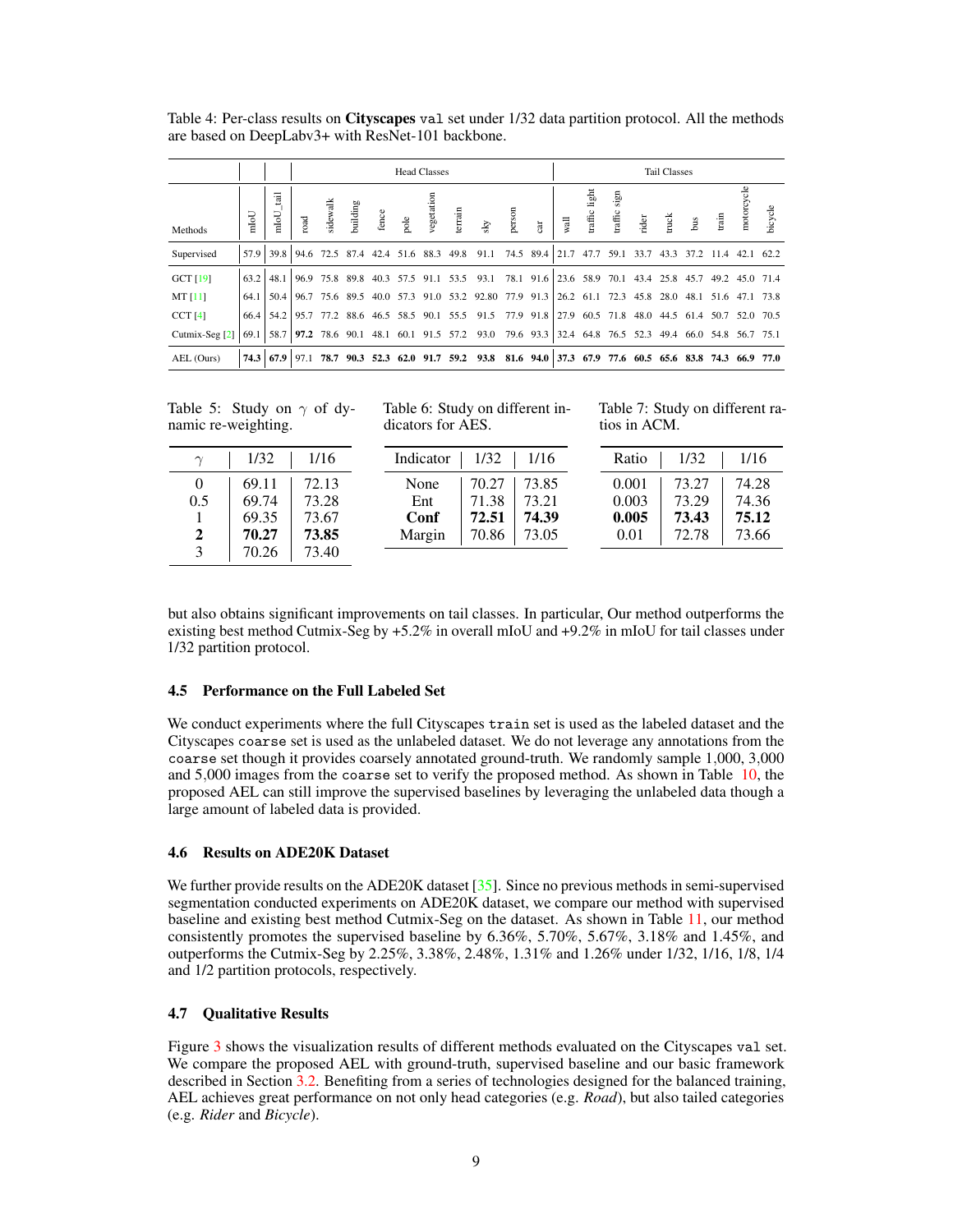<span id="page-9-0"></span>

|  | Table 8: Study on number of    |
|--|--------------------------------|
|  | sampled categories $K$ in ACP. |

Table 9: Study on loss weight  $\alpha$ .

Table 10: Performance on the full Cityscapes train set.

| $K$   1/32   1/16                                                          | $1/32$   $1/16$<br>$\alpha$                                                                           | Number   Baseline   AEL                                                                               |
|----------------------------------------------------------------------------|-------------------------------------------------------------------------------------------------------|-------------------------------------------------------------------------------------------------------|
| $72.18$   $74.85$<br>72.84 74.95<br>2<br>74.28 75.83<br>3<br>73.43   74.10 | $0.5$   71.85   74.61<br>75.83<br> 74.28 <br>1.0<br>73.44<br>$-74.10$<br>1.5<br>$2.0$   73.79   72.86 | 80.16<br>and the state<br>80.28<br>80.22<br>1000<br>80.55<br>3000<br>81.36<br>80.92<br>5000<br> 81.95 |

<span id="page-9-1"></span>Table 11: Comparison with supervised baseline and Cutmix-Seg on the ADE20K val set under different partition protocols. All the methods are based on DeepLabv3+ with ResNet-101 backbone.

| Method           | 1/32(631) | 1/16(1263) | 1/8(2526) | 1/4(5052) | 1/2(10105) |
|------------------|-----------|------------|-----------|-----------|------------|
| Supervised       | 22.04     | 27.52      | 32.36     | 36.39     | 41.97      |
| Cutmix-Seg $[2]$ | 26.15     | 29.84      | 35.55     | 38.26     | 42.16      |
| AEL (Ours)       | 28.40     | 33.22      | 38.03     | 39.57     | 43.42      |

<span id="page-9-2"></span>

Figure 3: Qualitative results on the Cityscapes val set. From left to right: input image, ground-truth, predictions of the supervised baseline, predictions of our basic framework and predictions of the proposed AEL. Orange rectangles highlight the unsatisfactory segmentation results.

# 5 Conclusion

In this paper, we propose a novel Adaptive Equalization Learning (AEL) framework for semisupervised semantic segmentation. Different from the existing methods dedicating to the design of consistency regularization or pseudo-labeling, AEL aims to adaptively balance the training based on the fact that pixel categories in common semantic segmentation datasets tend to be imbalanced. We introduce a confidence bank to dynamically record the category-wise performance at each training step, which enables us to identify the under-performing categories and adaptively tilt training towards these categories. Several technologies are proposed to make the training unbiased, namely adaptive Copy-Paste and CutMix, adaptive equalization sampling and dynamic re-weighting. Through the adaptive design, AEL outperforms the state-of-the-art methods by a large margin on the Cityscapes and Pascal VOC benchmarks under various data partition protocols.

# Acknowledgment

This work was supported by the National Key R&D Program of China under grant 2017YFB1002804 and National Natural Science Foundation of China (No. 31771230).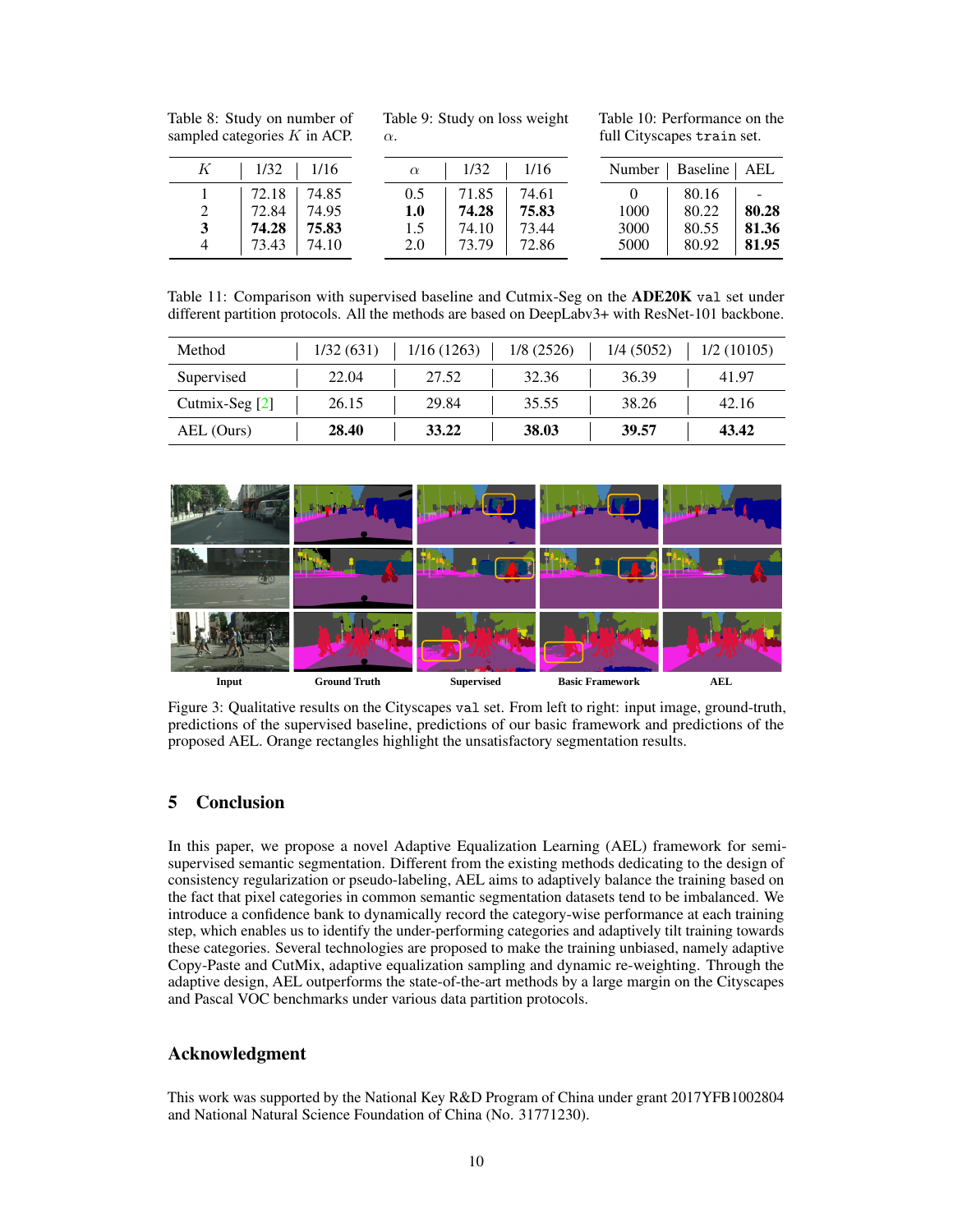## References

- <span id="page-10-0"></span>[1] Marius Cordts, Mohamed Omran, Sebastian Ramos, Timo Rehfeld, Markus Enzweiler, Rodrigo Benenson, Uwe Franke, Stefan Roth, and Bernt Schiele. The cityscapes dataset for semantic urban scene understanding. In *2016 IEEE Conference on Computer Vision and Pattern Recognition, CVPR 2016, Las Vegas, NV, USA, June 27-30, 2016*, pages 3213–3223. IEEE Computer Society, 2016.
- <span id="page-10-1"></span>[2] Geoffrey French, Samuli Laine, Timo Aila, Michal Mackiewicz, and Graham D. Finlayson. Semi-supervised semantic segmentation needs strong, varied perturbations. In *31st British Machine Vision Conference 2020, BMVC 2020, Virtual Event, UK, September 7-10, 2020*. BMVA Press, 2020.
- <span id="page-10-2"></span>[3] Jongmok Kim, Jooyoung Jang, and Hyunwoo Park. Structured consistency loss for semisupervised semantic segmentation. *CoRR*, abs/2001.04647, 2020.
- <span id="page-10-3"></span>[4] Yassine Ouali, Céline Hudelot, and Myriam Tami. Semi-supervised semantic segmentation with cross-consistency training. In *2020 IEEE/CVF Conference on Computer Vision and Pattern Recognition, CVPR 2020, Seattle, WA, USA, June 13-19, 2020*, pages 12671–12681. IEEE, 2020.
- <span id="page-10-4"></span>[5] Zhanghan Ke, Daoye Wang, Qiong Yan, Jimmy S. J. Ren, and Rynson W. H. Lau. Dual student: Breaking the limits of the teacher in semi-supervised learning. In *2019 IEEE/CVF International Conference on Computer Vision, ICCV 2019, Seoul, Korea (South), October 27 - November 2, 2019*, pages 6727–6735. IEEE, 2019.
- <span id="page-10-5"></span>[6] Jianlong Yuan, Yifan Liu, Chunhua Shen, Zhibin Wang, and Hao Li. A simple baseline for semi-supervised semantic segmentation with strong data augmentation. *arXiv preprint arXiv:2104.07256*, 2021.
- <span id="page-10-6"></span>[7] Xiaokang Chen, Yuhui Yuan, Gang Zeng, and Jingdong Wang. Semi-supervised semantic segmentation with cross pseudo supervision. In *Proceedings of the IEEE/CVF Conference on Computer Vision and Pattern Recognition*, pages 2613–2622, 2021.
- <span id="page-10-7"></span>[8] Yuliang Zou, Zizhao Zhang, Han Zhang, Chun-Liang Li, Xiao Bian, Jia-Bin Huang, and Tomas Pfister. Pseudoseg: Designing pseudo labels for semantic segmentation. *arXiv preprint arXiv:2010.09713*, 2020.
- <span id="page-10-8"></span>[9] Yves Grandvalet, Yoshua Bengio, et al. Semi-supervised learning by entropy minimization. In *CAP*, pages 281–296, 2005.
- <span id="page-10-9"></span>[10] Samuli Laine and Timo Aila. Temporal ensembling for semi-supervised learning. In *5th International Conference on Learning Representations, ICLR 2017, Toulon, France, April 24-26, 2017, Conference Track Proceedings*. OpenReview.net, 2017.
- <span id="page-10-10"></span>[11] Antti Tarvainen and Harri Valpola. Mean teachers are better role models: Weight-averaged consistency targets improve semi-supervised deep learning results. In *Advances in Neural Information Processing Systems 30: Annual Conference on Neural Information Processing Systems 2017, December 4-9, 2017, Long Beach, CA, USA*, pages 1195–1204, 2017.
- <span id="page-10-11"></span>[12] Takeru Miyato, Shin-ichi Maeda, Masanori Koyama, and Shin Ishii. Virtual adversarial training: A regularization method for supervised and semi-supervised learning. *IEEE Trans. Pattern Anal. Mach. Intell.*, 41(8):1979–1993, 2019.
- <span id="page-10-12"></span>[13] Dong-Hyun Lee et al. Pseudo-label: The simple and efficient semi-supervised learning method for deep neural networks. In *Workshop on challenges in representation learning, ICML*, volume 3, 2013.
- <span id="page-10-13"></span>[14] Kihyuk Sohn, David Berthelot, Nicholas Carlini, Zizhao Zhang, Han Zhang, Colin Raffel, Ekin Dogus Cubuk, Alexey Kurakin, and Chun-Liang Li. Fixmatch: Simplifying semisupervised learning with consistency and confidence. In *Advances in Neural Information Processing Systems 33: Annual Conference on Neural Information Processing Systems 2020, NeurIPS 2020, December 6-12, 2020, virtual*, 2020.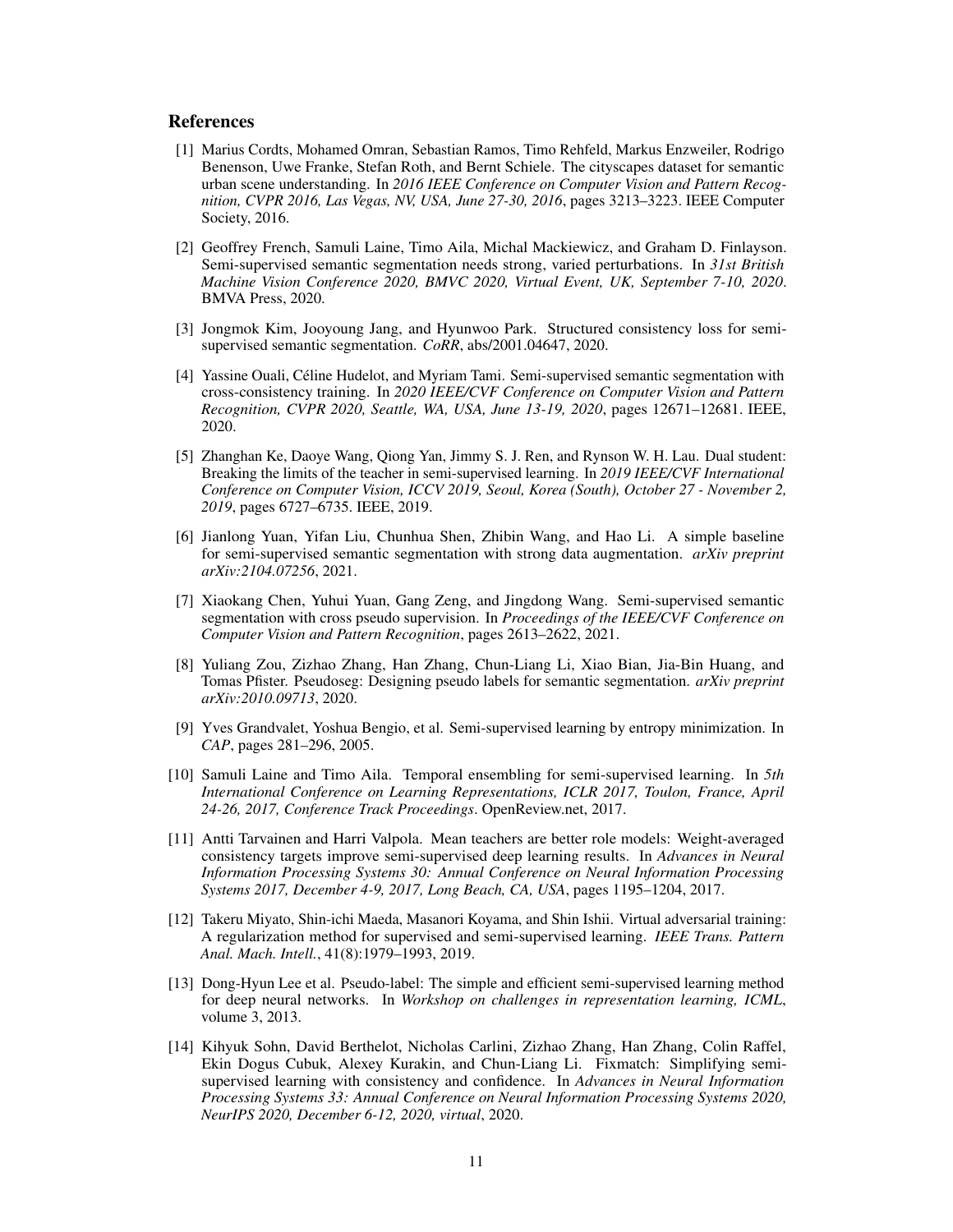- <span id="page-11-0"></span>[15] David Berthelot, Nicholas Carlini, Ian J. Goodfellow, Nicolas Papernot, Avital Oliver, and Colin Raffel. Mixmatch: A holistic approach to semi-supervised learning. In *Advances in Neural Information Processing Systems 32: Annual Conference on Neural Information Processing Systems 2019, NeurIPS 2019, December 8-14, 2019, Vancouver, BC, Canada*, pages 5050–5060, 2019.
- <span id="page-11-1"></span>[16] Qizhe Xie, Zihang Dai, Eduard H. Hovy, Thang Luong, and Quoc Le. Unsupervised data augmentation for consistency training. In *Advances in Neural Information Processing Systems 33: Annual Conference on Neural Information Processing Systems 2020, NeurIPS 2020, December 6-12, 2020, virtual*, 2020.
- <span id="page-11-2"></span>[17] David Berthelot, Nicholas Carlini, Ekin D. Cubuk, Alex Kurakin, Kihyuk Sohn, Han Zhang, and Colin Raffel. Remixmatch: Semi-supervised learning with distribution matching and augmentation anchoring. In *8th International Conference on Learning Representations, ICLR 2020, Addis Ababa, Ethiopia, April 26-30, 2020*. OpenReview.net, 2020.
- <span id="page-11-3"></span>[18] Qizhe Xie, Minh-Thang Luong, Eduard H. Hovy, and Quoc V. Le. Self-training with noisy student improves imagenet classification. In *2020 IEEE/CVF Conference on Computer Vision and Pattern Recognition, CVPR 2020, Seattle, WA, USA, June 13-19, 2020*, pages 10684–10695. IEEE, 2020.
- <span id="page-11-4"></span>[19] Zhanghan Ke, Di Qiu, Kaican Li, Qiong Yan, and Rynson W. H. Lau. Guided collaborative training for pixel-wise semi-supervised learning. In *Computer Vision - ECCV 2020 - 16th European Conference, Glasgow, UK, August 23-28, 2020, Proceedings, Part XIII*, volume 12358 of *Lecture Notes in Computer Science*, pages 429–445. Springer, 2020.
- <span id="page-11-5"></span>[20] Yuzhe Yang and Zhi Xu. Rethinking the value of labels for improving class-imbalanced learning. In *Advances in Neural Information Processing Systems 33: Annual Conference on Neural Information Processing Systems 2020, NeurIPS 2020, December 6-12, 2020, virtual*, 2020.
- <span id="page-11-6"></span>[21] Minsung Hyun, Jisoo Jeong, and Nojun Kwak. Class-imbalanced semi-supervised learning. *CoRR*, abs/2002.06815, 2020.
- <span id="page-11-7"></span>[22] Chen Wei, Kihyuk Sohn, Clayton Mellina, Alan L. Yuille, and Fan Yang. Crest: A class-rebalancing self-training framework for imbalanced semi-supervised learning. *CoRR*, abs/2102.09559, 2021.
- <span id="page-11-8"></span>[23] Mateusz Buda, Atsuto Maki, and Maciej A. Mazurowski. A systematic study of the class imbalance problem in convolutional neural networks. *Neural Networks*, 106:249–259, 2018.
- <span id="page-11-9"></span>[24] Jonathon Byrd and Zachary Chase Lipton. What is the effect of importance weighting in deep learning? In *Proceedings of the 36th International Conference on Machine Learning, ICML 2019, 9-15 June 2019, Long Beach, California, USA*, volume 97 of *Proceedings of Machine Learning Research*, pages 872–881. PMLR, 2019.
- <span id="page-11-10"></span>[25] Kaidi Cao, Colin Wei, Adrien Gaidon, Nikos Aréchiga, and Tengyu Ma. Learning imbalanced datasets with label-distribution-aware margin loss. In *Advances in Neural Information Processing Systems 32: Annual Conference on Neural Information Processing Systems 2019, NeurIPS 2019, December 8-14, 2019, Vancouver, BC, Canada*, pages 1565–1576, 2019.
- <span id="page-11-11"></span>[26] Yin Cui, Menglin Jia, Tsung-Yi Lin, Yang Song, and Serge J. Belongie. Class-balanced loss based on effective number of samples. In *IEEE Conference on Computer Vision and Pattern Recognition, CVPR 2019, Long Beach, CA, USA, June 16-20, 2019*, pages 9268–9277. Computer Vision Foundation / IEEE, 2019.
- <span id="page-11-12"></span>[27] Sangdoo Yun, Dongyoon Han, Sanghyuk Chun, Seong Joon Oh, Youngjoon Yoo, and Junsuk Choe. Cutmix: Regularization strategy to train strong classifiers with localizable features. In *2019 IEEE/CVF International Conference on Computer Vision, ICCV 2019, Seoul, Korea (South), October 27 - November 2, 2019*, pages 6022–6031. IEEE, 2019.